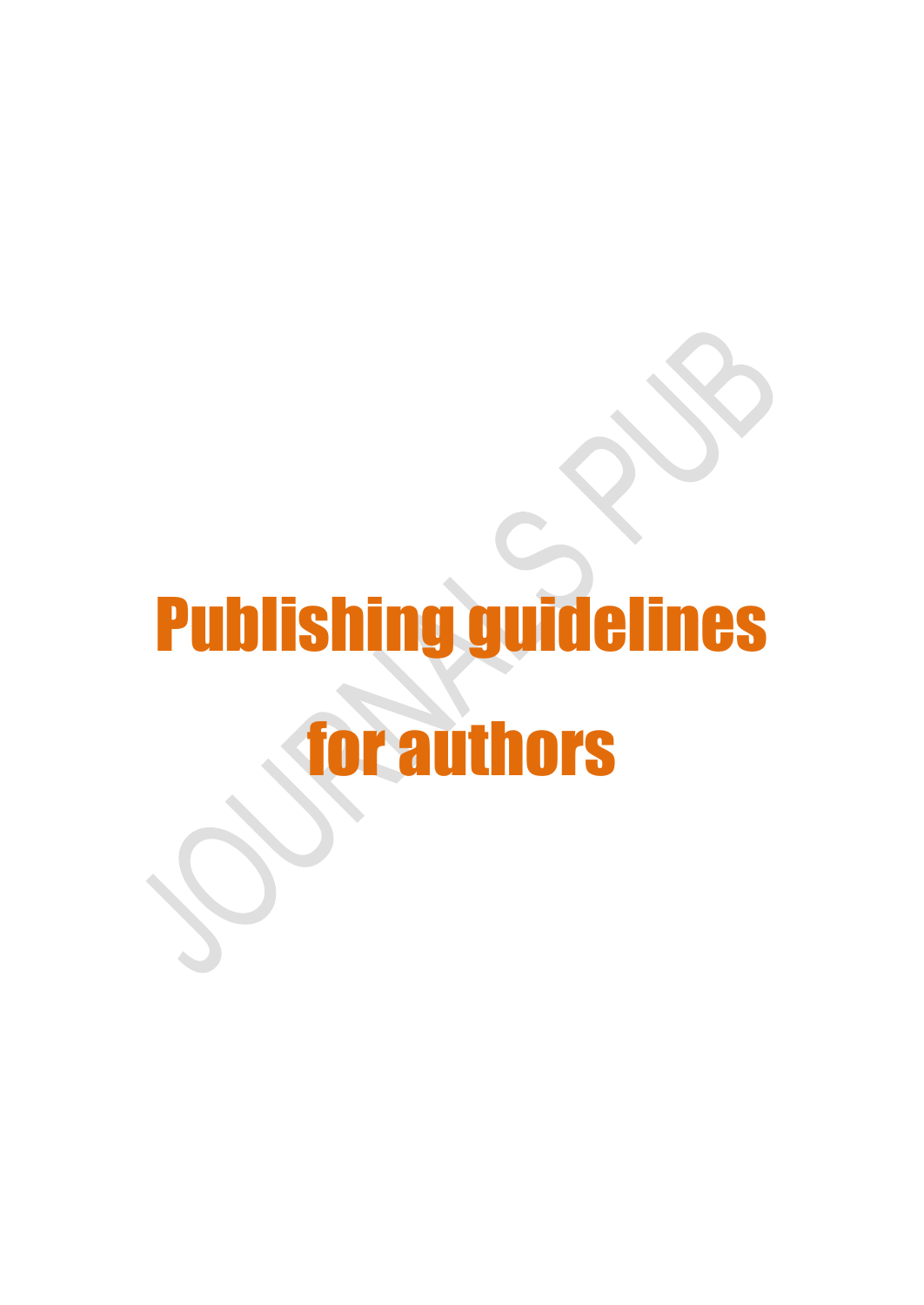# **Contents**

| <b>Heading</b>                   | Page No.       |
|----------------------------------|----------------|
|                                  |                |
| One step forward                 | $\overline{2}$ |
| Submission of article            | $\mathfrak{Z}$ |
| Manuscript structure             | 5              |
| Presentation                     |                |
| Review before submission process | 9              |
| What we do at Journals pub       | 11             |
| Peer Review                      | 13             |
| Word of caution                  | 14             |
| Other important information      | 17             |
|                                  |                |

 $\rightarrow$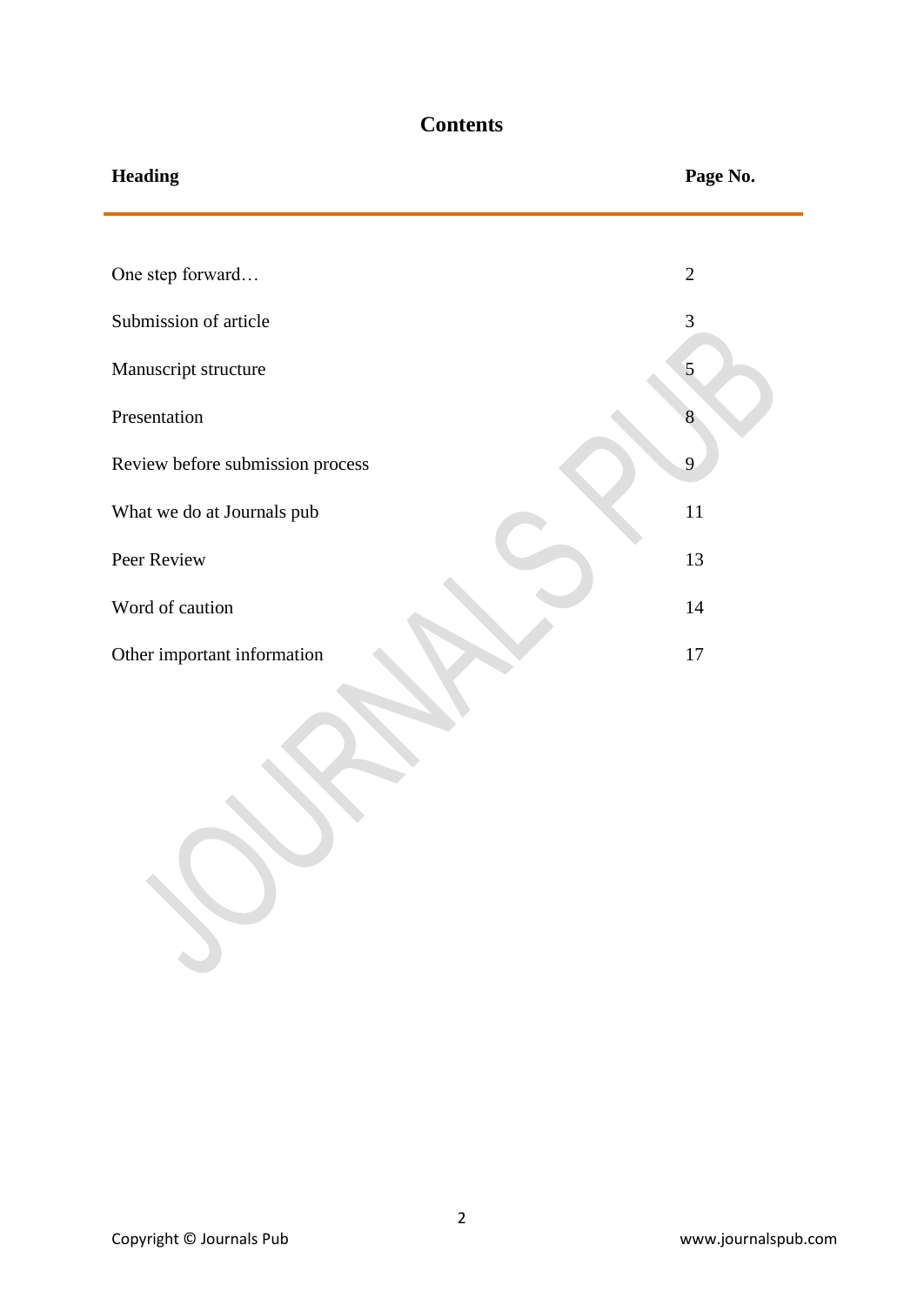# **One step forward…**

For you, a researcher writing a manuscript may seem a good way to promote yourself whether it's a PhD degree or an application for research fund, a good research article listed on your resume will always create a good impression. But that is not how the advocates of science look at these articles. So before you embark on the road of writing a manuscript ask yourself that do you have something to say to an audience? If the answer to the question is 'no', better you should stop and think again.

What a researcher is looking for in your work is originality and innovation that could add to their knowledge and have an immediate impact on the thinking and future of science as a whole.

# **Have you decided yet…?**

Congratulations! Well since you are more determined now let's move another step forward towards publishing your article. As a matter of utmost importance please ensure that you read all the guidelines and follow these with extreme caution.

For the ease of understanding; we are assuming that you are going to write a full article, however you can also submit review, popular and editorial articles as well as letters and short communications, we would also appreciate your efforts if you would like to send your comments as a reader of our journal and help us improve.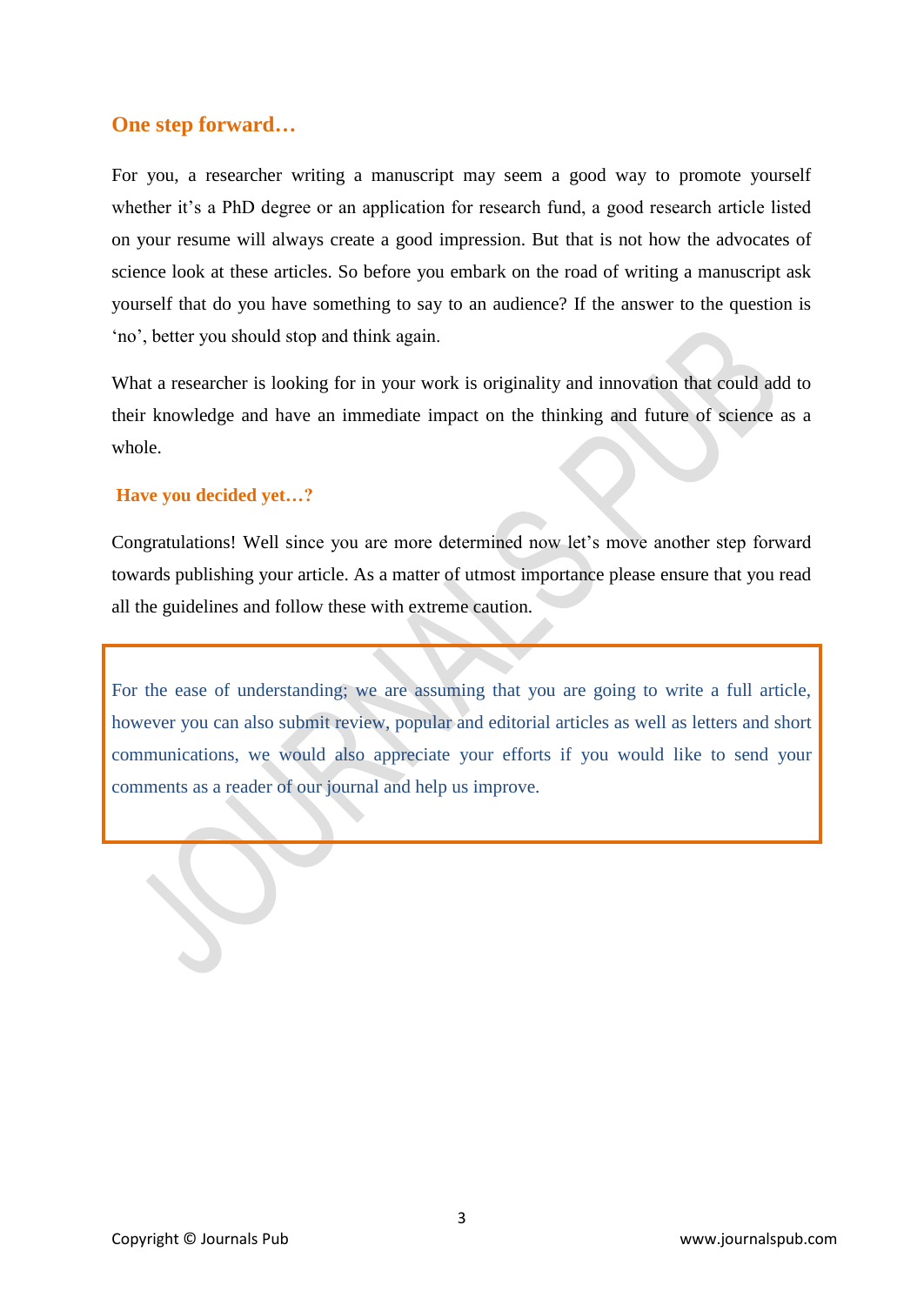# **Submission of articles**

The article of interest may vary from researcher to researcher or in broader terms readers may have different preference, but the importance of each article whether it is a full article, review or a short communication is equal; so before you start writing make yourself well versed with the guidelines of the type of article you wish to communicate. It is very important to choose the right type of article that suits your need and design a check list of the items that you feel are important like:

- Make sure you visit your journals webpage and browse for the Guideline, timeline and other information that you need.
- Is your article fall under the scope of the journal you have chosen?
- Is the publication option meeting your needs?
- Have you read and understood author guidelines?
- Ensure that you're submitting your article to one journal at a time. International ethics standards suggest that you make sure that you're following their guidelines which prohibit multiple submissions of an article at a time.
- Communicate with your co-authors and do not forget to credit them for their contributions.
- If you are writing you first article do not hesitate to ask your supervisor or colleagues for help.
- It is very important that the articles that you give in reference lead directly to the same article. Avoid any ambiguous words and check for redundancy.
- Reading some previously published articles will always help in constructing a good article.

# **Type of contributions we expect from you**

Journal's Pub is an international journal that focuses on publication of original research work, review articles, short communication carried out globally. All contribution that you will make is refereed rigorously and selected on the basis of quality and originality of the work. The journal publishes the most significant new researches and review works in all areas pertaining to its scope, thus ensuring its scientific priority and significance. The type of articles that Journal's Pub look forward to receive is mainly an out-come of original research and the review articles that summarizes the state-of-the-art scenario of a specific research field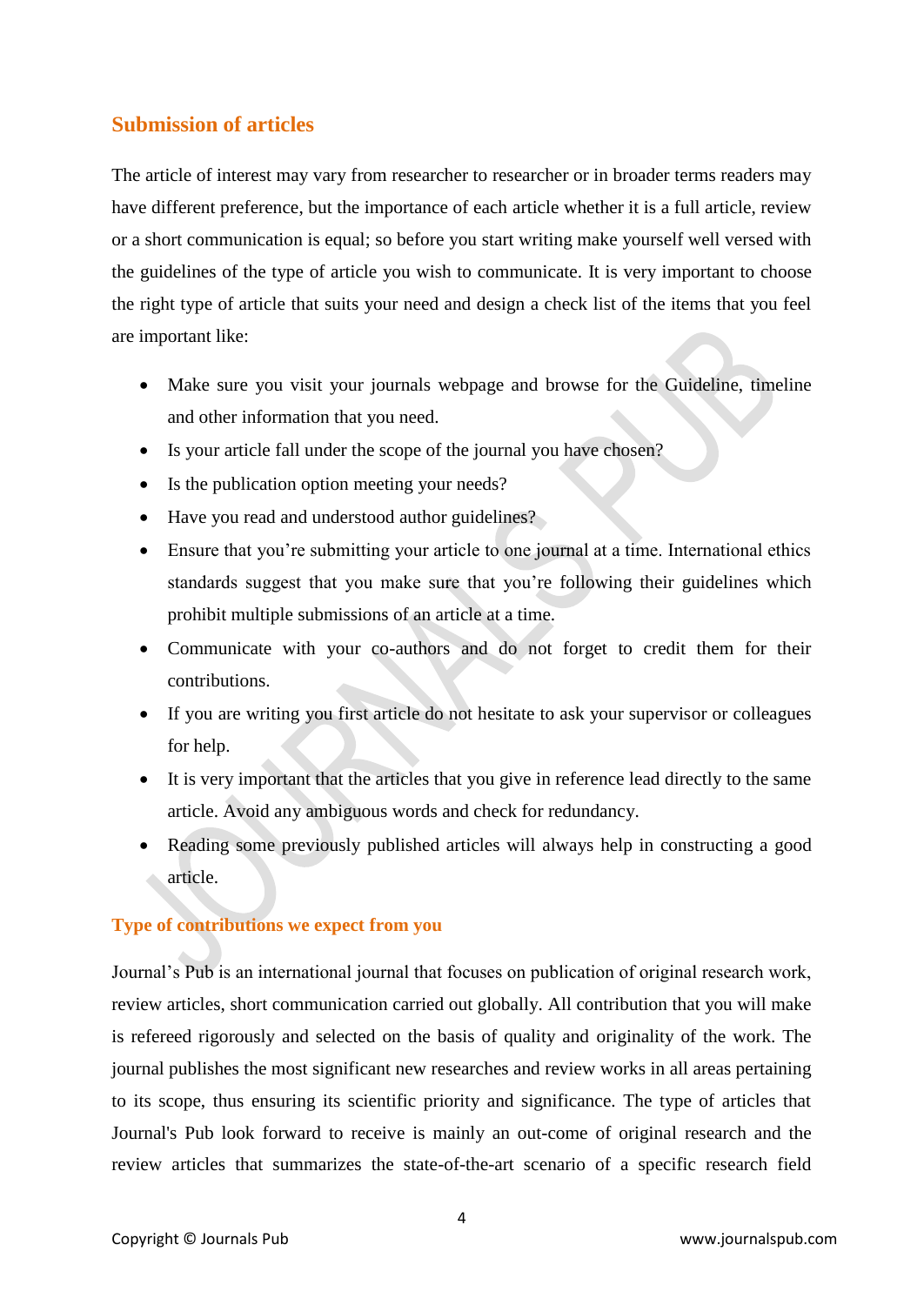pertaining to the focus and scope of STM Journals. Other contributions include, research communications, and editorial

# **Research articles**

- When a researcher want to make their research available they do that by getting their work published in any Journal like Journal's Pub etc. such articles fall under this category, that is the original research work that has not been published elsewhere is ideal for research article.
- A research article consists of a standard format that includes abstract, description of research, findings and conclusions that on a researcher has reached. Usually a research article is less than 5000 words and the abstract is not more than 250 words.

## **Review articles**

- Review articles are the focuses on the current understanding of the subject, or the work that has been published previously, these articles summarizes the previous and current trends and gives a reader a sound understanding of the topic.
- Usually the review article should not exceed 6000 words; abstract that it includes can stretch to 300 words, and the references up to 100.

# **Popular articles**

- Focusing on the need of the hour the topic that needs to be elicited to provide a sound understanding of the subject or research work that has been published recently or is gaining interest in recent times comes under popular articles.
- Like a review article the word limit of a popular article is 6000 words; but the abstract is not more than 250 words and the references should not be more than 60.

# **Editorial articles**

 Editorial articles are generally written by the honorable members of the editorial board of the journal; however unsolicited editorial articles are also considered depending upon the topic and issue it deals with. Usually it is not more then 1500 words.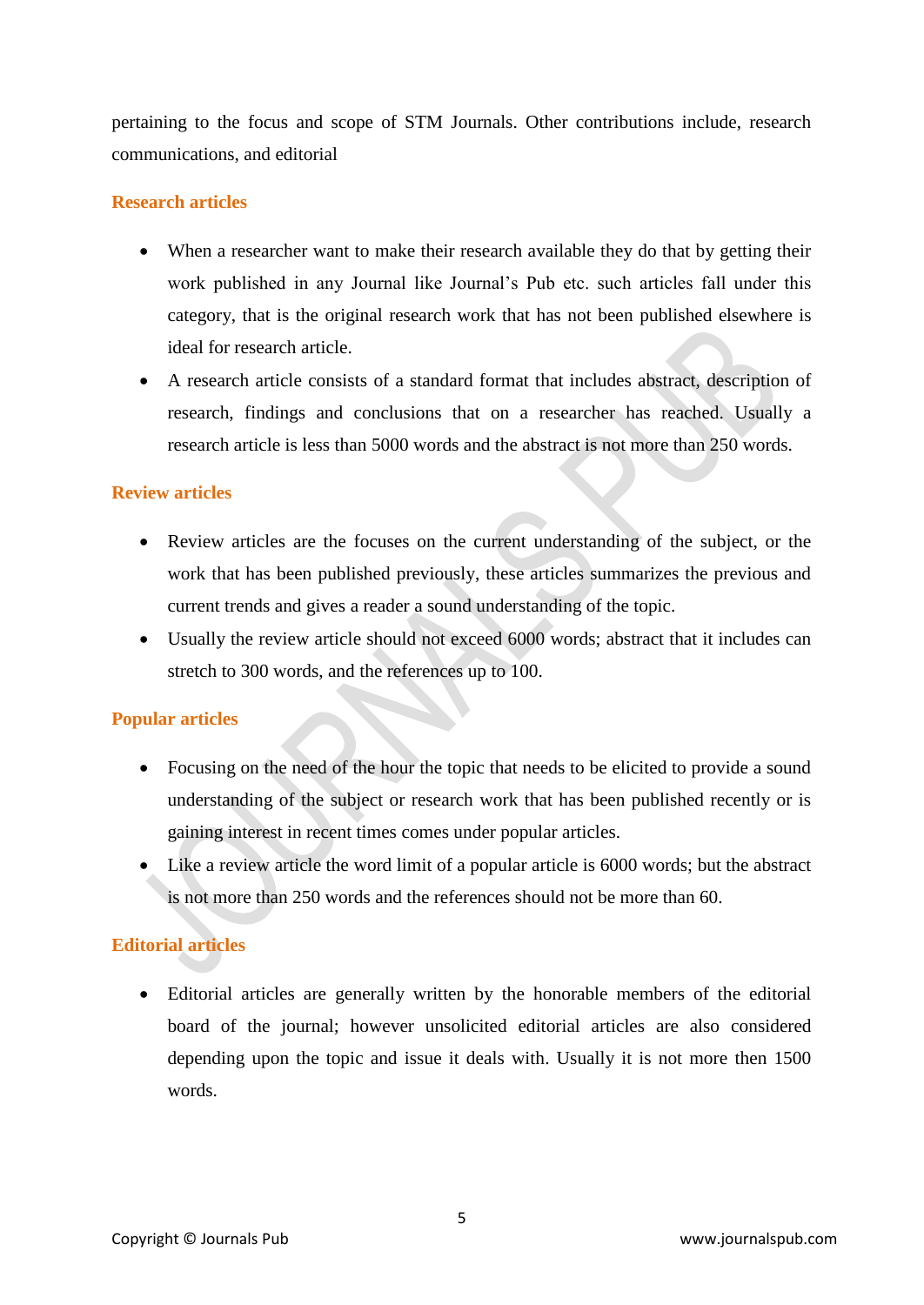# **Manuscript structure**

Writing a scientific communication; be it research article or any other form of communication follows a rigid pattern or format that an author should follow. The format that you will follow with us is a result of the tedious process that focuses transfer of information between you and the scientific community. Here some changes you may notice in the heading or the typography of the article are made to suit the reading style of different readers and to ease the process of online publication of your article. We expect you to follow this guideline with caution, although we do know that you will take utmost care while writing the article but we still check for mistakes in formatting on our end and we would appreciate your effort if you have already followed the format. Here is a general format that an article follows:

| <b>Section</b>            | <b>Purpose</b>                                         |
|---------------------------|--------------------------------------------------------|
| Title                     | Should reflect the main issue in your manuscript       |
| Author                    | Mention the name(s) of all the contributors            |
| Abstract                  | Brief summary of your research and conclusion          |
| Keywords                  | These make sure that your article is easily identified |
| <b>Body of text</b>       |                                                        |
| <b>Background</b>         | Baseline of your research                              |
| Methods                   | Describe the techniques followed                       |
| Results                   | Mention your findings                                  |
| Conclusion and discussion | Infer your findings with justification                 |
| Acknowledgement           | People who helped deserve to be recognized             |
| References                | Previously published work should be recognized as well |
| Supplements               | Additional information related to your research        |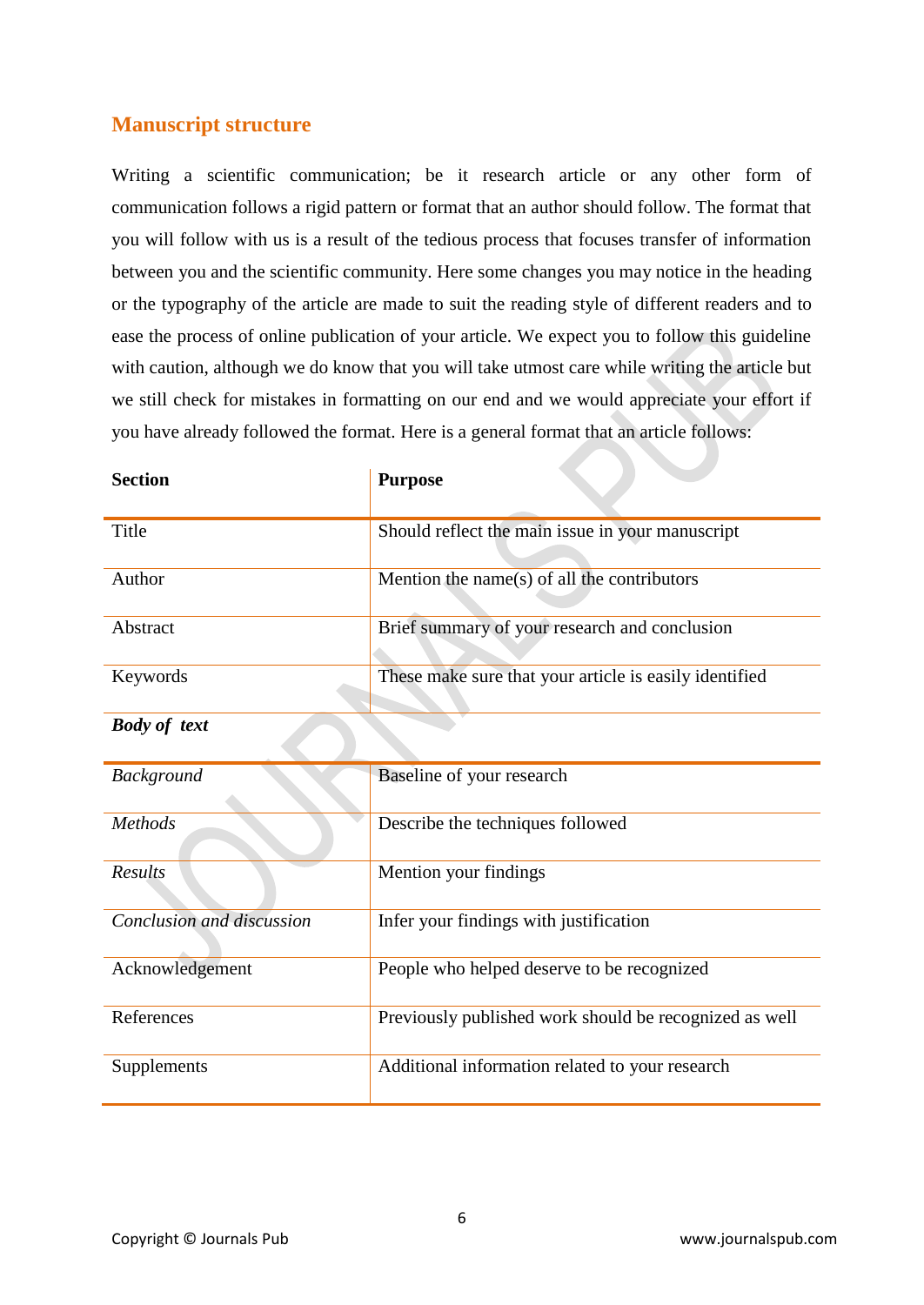## **Title**

The main objective of your title is enable the reader to decide in an instant whether they want to read your article or not, whether the article is relevant to their field of research. Title of your article should be simple, enticing and that it should state the content of the article clearly and in a precise manner. You should restrict your title to a maximum limit of 50 words. We would advise you to omit any ambiguous words and avoid unnecessary punctuations.

#### Example:

# **Comparative model of protein structure designed using atomic resolution model as a template for beta arrestin protein.**

Such title written above can be misleading instead avoid unnecessary words and make the tittle more self-explanatory like:

### **Homology model or beta-arrestin protein**

## **To summarize it**

- Title should highlight the content of the manuscript
- Should not be more than 50 words
- Unambiguous and specific, avoid unnecessary words and punctuations.
- Enticing and should be able to draw the reader to itself

## **Authors**

All the authors who have made a contribution to your research deserve to be credited for the work and the names should be listed in the same line separated by a comma. It is not necessary that the corresponding author should always be the first author, and the order of name may vary as per your convenience. But it is advised to highlight the name of the corresponding author with a star (Example: Abhishek Prasad\*) so as to make it easy for the readers to identify the corresponding author. Correspondence should include Email address, Telephone and Postal address of which email and postal address are mandatory.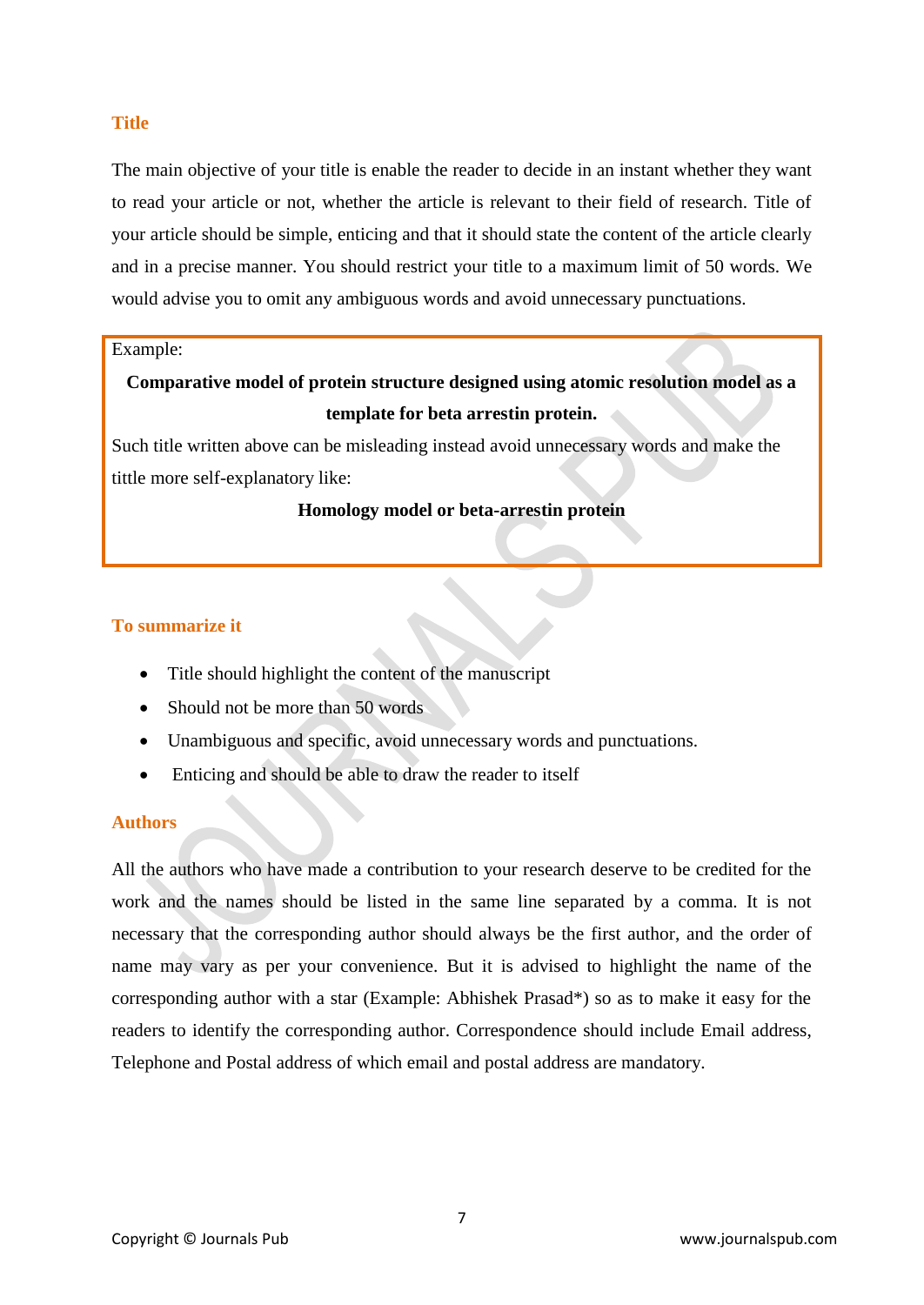# **Affiliation or address**

It is mandatory for you to include the affiliation or address(s) of the institute where the work has been carried out

# Example:

# **Homology model or beta-arrestin protein**

**Dr. Nameused Forexample\* Prof. (Dr.) Secondname Usedas Example Bioinformaticsexample laboratory, University of Science and example study**

Notice here the star is marked at the name of the corresponding author and the affiliation is written below the name of the author(s)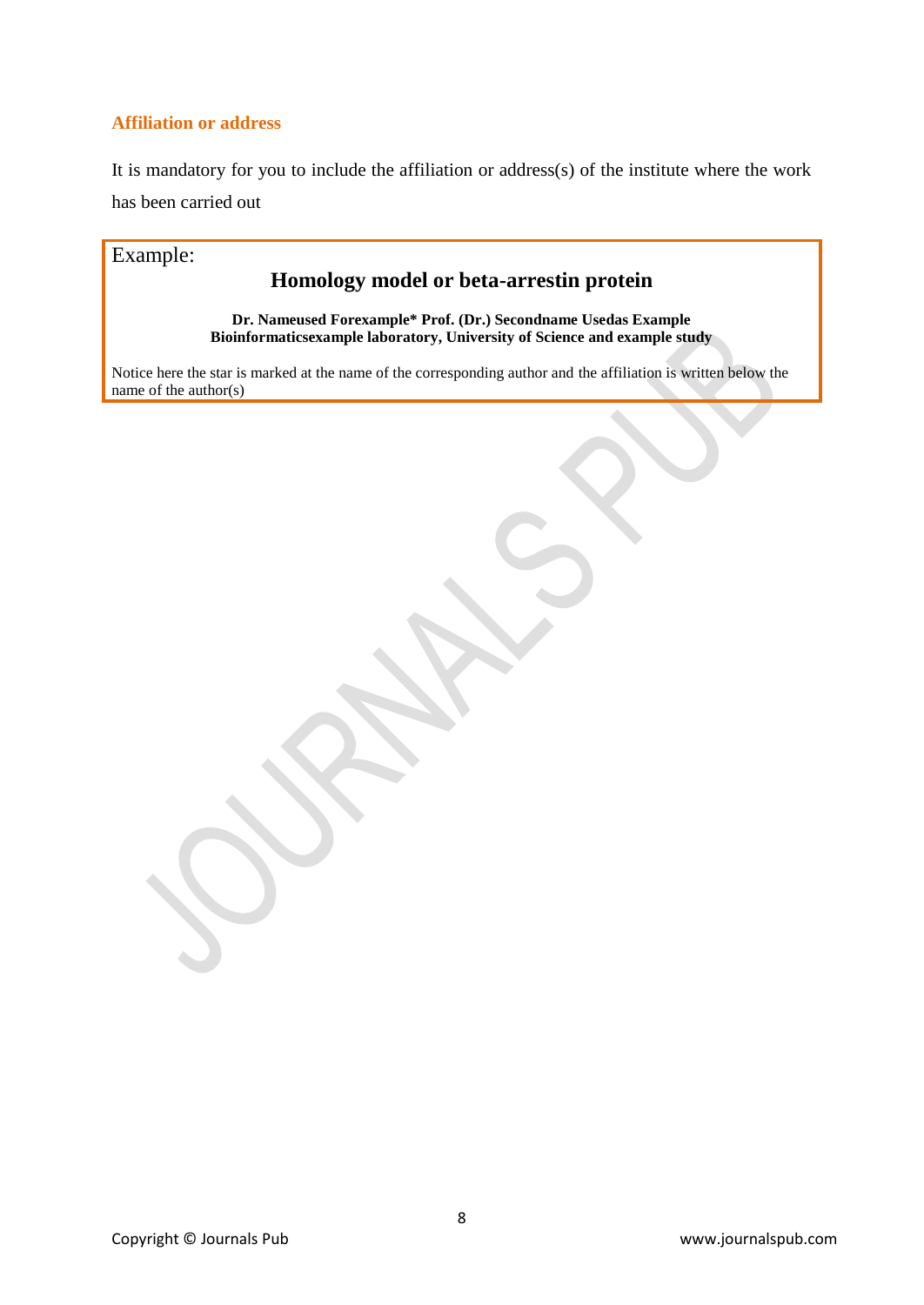#### **Abstract**

Abstract is one of the major components of your article and it should be able to define your research and should also give a brief account of your methodology adopted, results findings and conclusion that you came upon in your research. In short abstract describes your research in a fewer words. Usually we would advise you to restrict your abstract to 250 words and avoid the use of tables, figures or any other type of illustrations. References need not be mentioned in the abstract and make sure that it gives sufficient details to the reader.

#### **Keywords**

Choosing the right keyword is very important as it will increase the chances of your article to be found, also the keywords should reflect your research and it would be an advantage if your keywords are already used in the title. Restrict your keywords to a minimum or 3 and a maximum or 7

#### **Background**

Background should be brief and should provide background of the research or study; it should also highlight the aim of the study or research. You should also state the relevant finding and results of others that you found challenging and the issues that you are extending in your article.

#### **Methodology**

Commonly known as materials and methods, this section should include enough data so that your research can be replicated easily by an expert of your field, if you are using a previously known technique; you should state the name of the technique and if you are modifying and techniques you should give the necessary amendments that you have made. You should also state the type of data recorded its frequency and should also state any statistical method or software used in the analysis of your data. It is also advised to write the article in past tense as the research has already been conducted.

#### **Results**

This section of your article should include a detailed account of the findings that have been recorded and author should provide a clear explanation of the findings, their significance and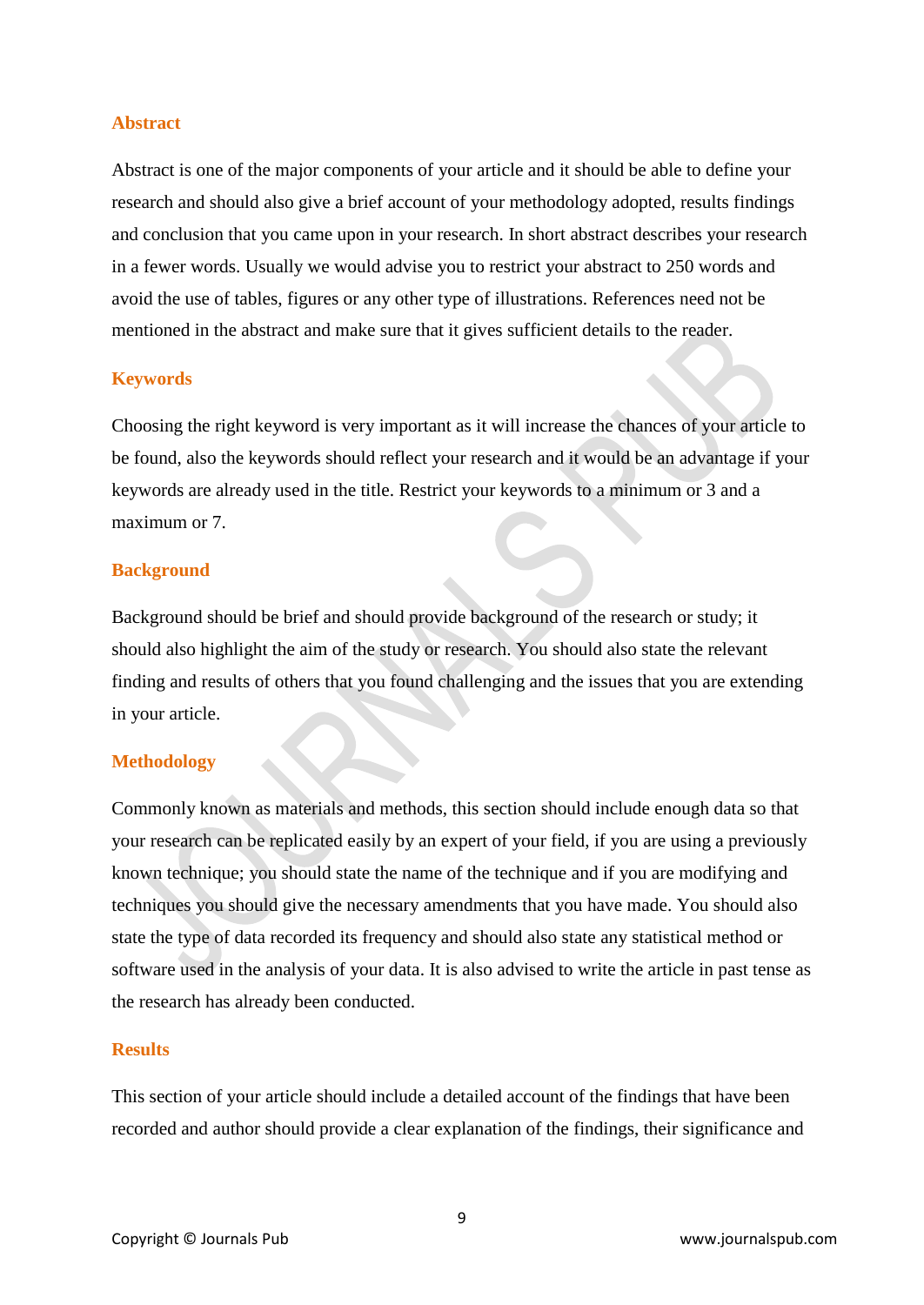relevance. Raw data is rarely included in any scientific article so it is advised that you should analyze the data before hand and should represent it in form of graphs, charts or tables.

#### **Discussion and Conclusion**

In simple words this section describes what your research finding means. You should also interpret your results and give an account on its significance. You should also try to answer the hypothesis that led you to do the research on the first basis. Lastly your conclusions should be based on the findings and should have a logical explanation instead of making biased judgments.

### **Acknowledgement**

You should make this section brief and should give the names of all the contributors that have helped you in conducting your research.

#### **Supplements**

If you have any supplement raw data, video or any other documented evidence that you feel to share you should include that in the supplementary material or you can give the URL of the page from where the reader can download the content.

#### **References**

A research is mostly derives knowledge from the previous research that has already been made public and that has been tested over time, it is important to acknowledge any previously published work.

### **Citation**

It is important to give the citation of the previously published work as it appears in the content of the article. It should be mentioned in Vancouver or numbered format. The references cited should always be in square brackets and should always appear before the punctuation.

#### **Reference list**

You should list the references as it appears in the text. The number of references should be limited to 60.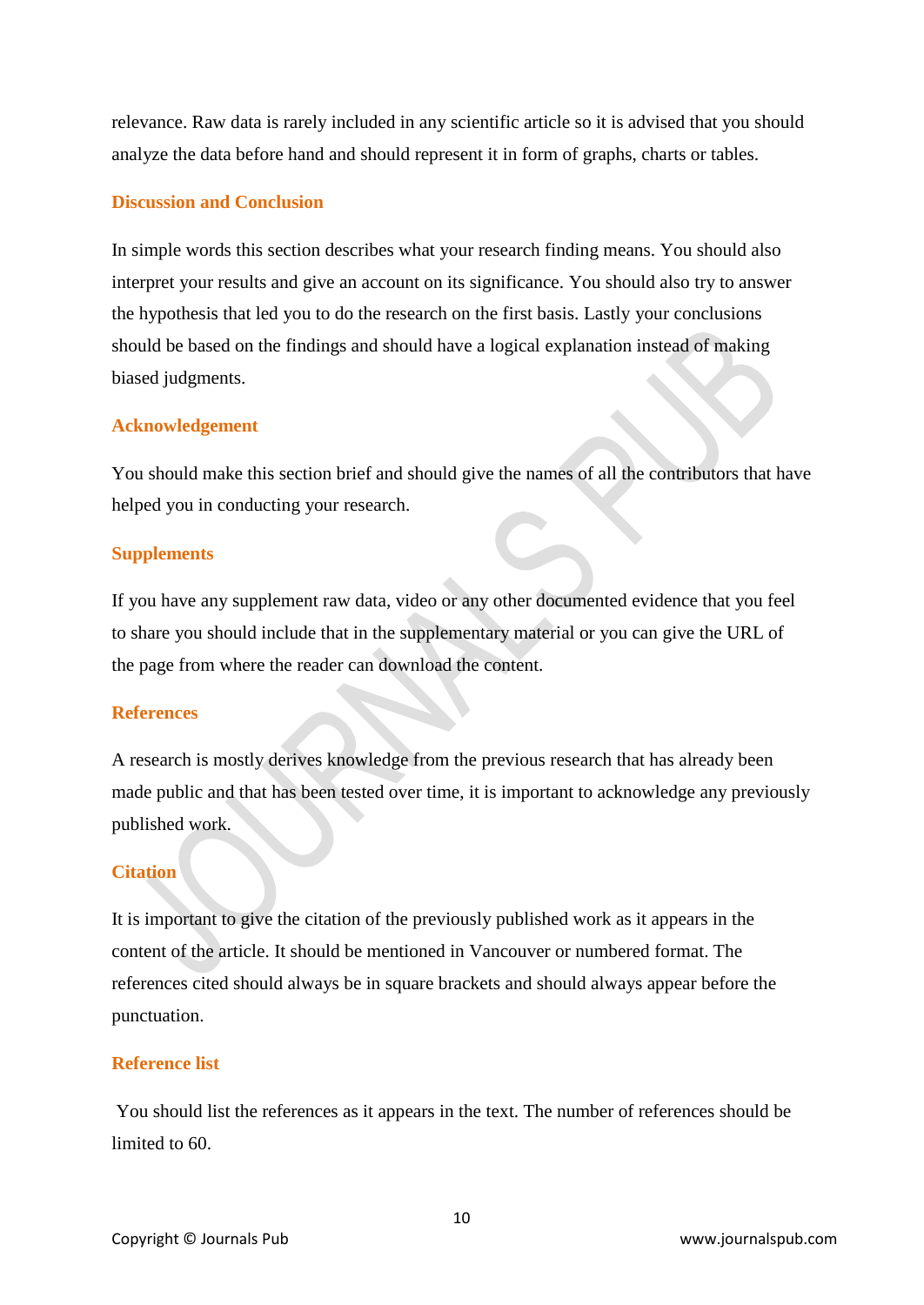# **Presentation**

# **Section Headings or typography**

Typography is one major component of the written form of communication and it is very important that you follow the prescribed format that is mentioned under this section

# **Headings**

There can be three levels of headings

# **Level 1: Main heading**

- Main heading should be Bold and all caps
- Heading should be numbered
- Font used should be Times New Roman (bold) and 12 points

# **Level 2: Sub heading**

- Sub heading should be italics and should have a space between the main heading and the content
- It should also be numbered under the main heading
- Font used should be Times New Roman(italics) with 10 points

# **Level 3: Sub-sub heading**

- It should be italics and should not have space between the content paragraph, but should have a space between the sub heading if the sub-sub heading is given directly under the sub heading.
- Font used should be Times New Roman(italics) with 10 points

# **Bullets**

Bullets can be used anywhere in the content, taking into consideration that the bullet size should be small.

# **Line spacing**

Line spacing in the content should be 1.0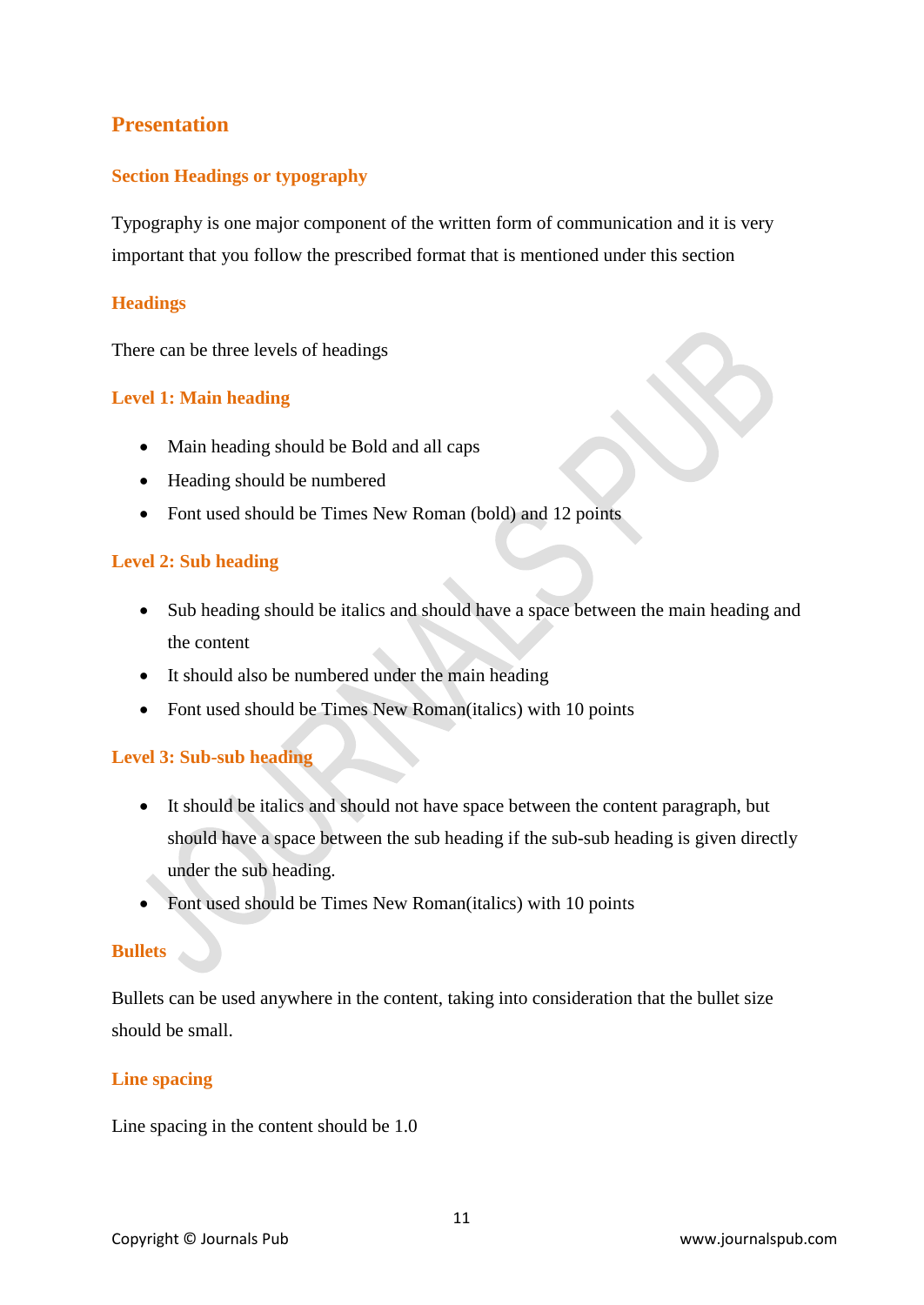# **Colors and highlight**

Font and text color should be black (Hex#000000) and highlights should not be used anywhere in the article.

# **Images, tables and graphs**

Images, tables and graphs should be numbered and should always be mentioned whenever referencing to them in the article.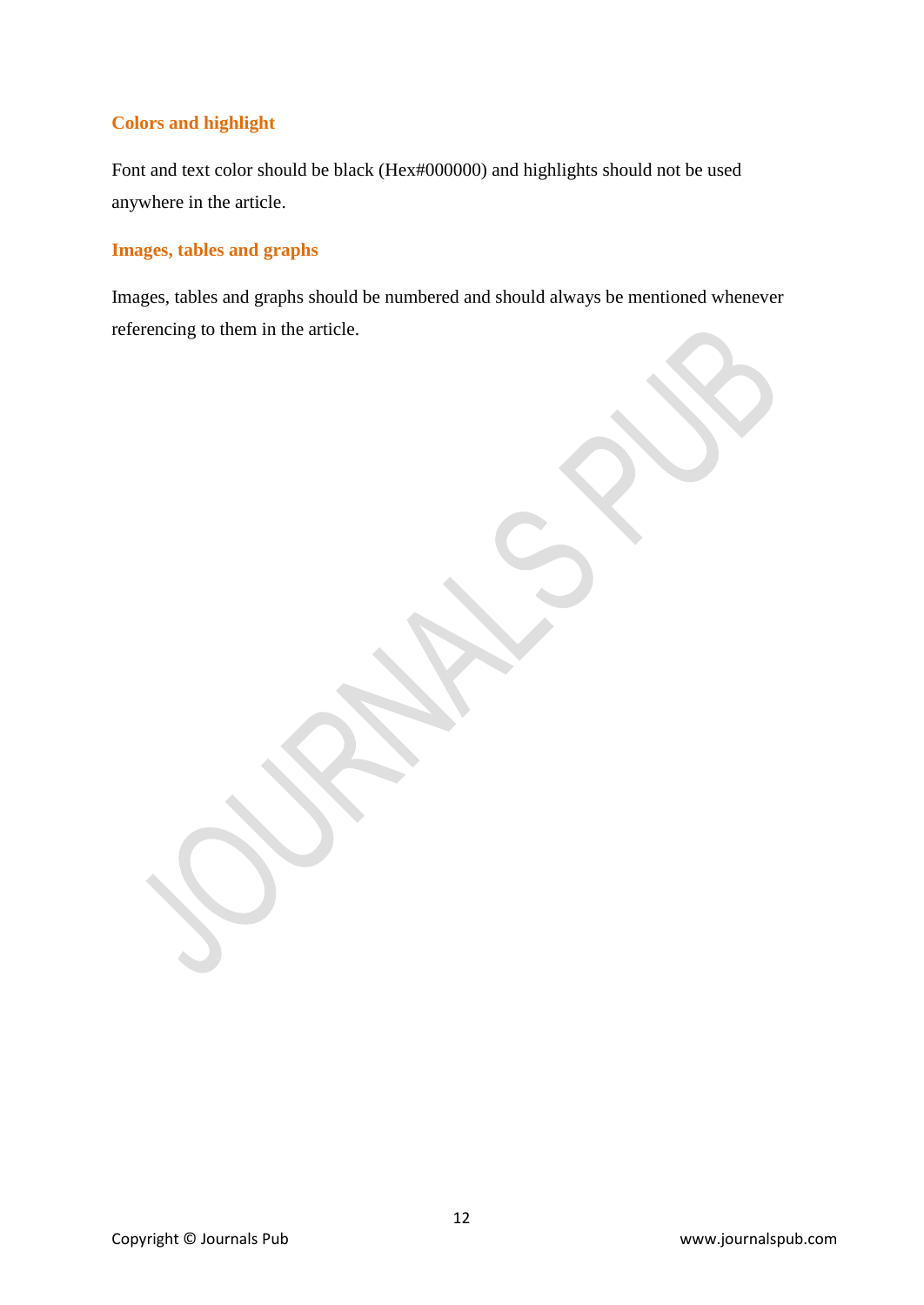# **Review before submission process**

Once your manuscript is ready for submission, we would suggest you to take a moment, read your manuscript thoroughly and ensure that you haven't missed something important either a finding or something in the method that you have followed. Reading your manuscript will help you in structuring your article better and will also help the reviewer to accept your manuscript without any problem or delay. We suggest you to make a check list like given below and follow:

- Is your manuscript complete in all aspect?
- Have you followed the format carefully?
- Is the quality of artwork satisfactory and properly placed?
- Are the references mentioned complete and lead to the journal directly?

We would also suggest you to communicate with your co-authors, supervisors and colleagues and ask for help if you are writing a manuscript for the first time.

# **Detail of submission process**

Submitting your manuscript with Journal's Pub is very easy and demands less time as compared to most of the publishers. Here we have made this process more interactive so that you do not feel neglected and can keep track of your manuscript easily. We have made online submission and review of manuscripts mandatory for all types of papers. When your manuscript has been prepared in accordance with the above instructions and you are ready to submit online.

# **Steps for submitting your manuscript:**

- Go to website http://www.journalspub.com
- Locate the journal in which you would like to submit your manuscript.
- Register in the journal and, then log on to the journal by entering the user id and password.
- On successful submission, an e-mail acknowledgement will be received to your registered email
- Subsequent correspondence should be routed via the Managing Editor, on the email id given in the about section of the journal.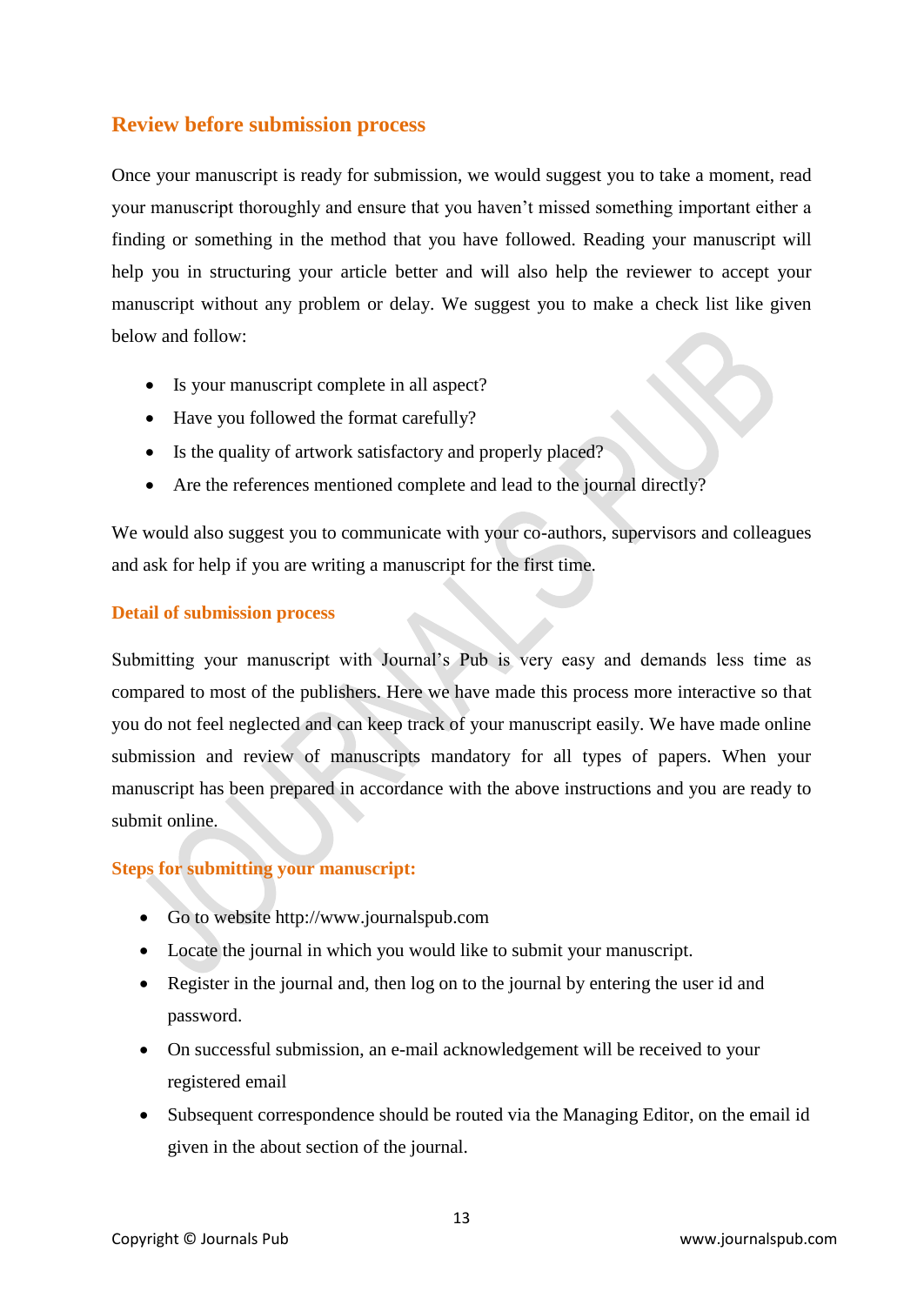# **Important:**

During the process of summiting an article an author has to agree to the terms and conditions of the journal and have to agree to an Author's declaration

- The undersigned author is the author of the article entitled "………" that has been submitted for publication to Journal's Pub
- The idea that is presented in the article along with the thought content is original and is in support with the previous research work that has already been published
- The submitted article maintain high standards of scientific research and of the journal in particular
- The author declare that the article does not violate any intellectual property right and the author is not obligated by any copyright
- The article that has been submitted for publication has significance in the scientific community and society in general
- The article will demonstrate appropriateness in approach; experiment and techniques that are experimental, statistical or analytical.
- The result deduced after the experimentation are relevant and credible.
- The conclusion deduced is solely based on the data collected during the experiment and is not biased and unjust
- The article is very well under the scope of the journal.
- Upon agreeing to this the author gives the publisher right to publish the article in appropriate format, and right to save its electronic format
- Authors should understand that the decision regarding the acceptance and rejection of the article depends on the editorial board and the decision of the editorial board would be considered final.

# **Further correspondence**

We at Journals Pub understand that getting a manuscript published is a big step for you and here we ensure that you do not face any difficulty in the process, for your ease we provide you with the e-mail id of the Managing Editor who will be available all the time to communicate with you to answer all your questions.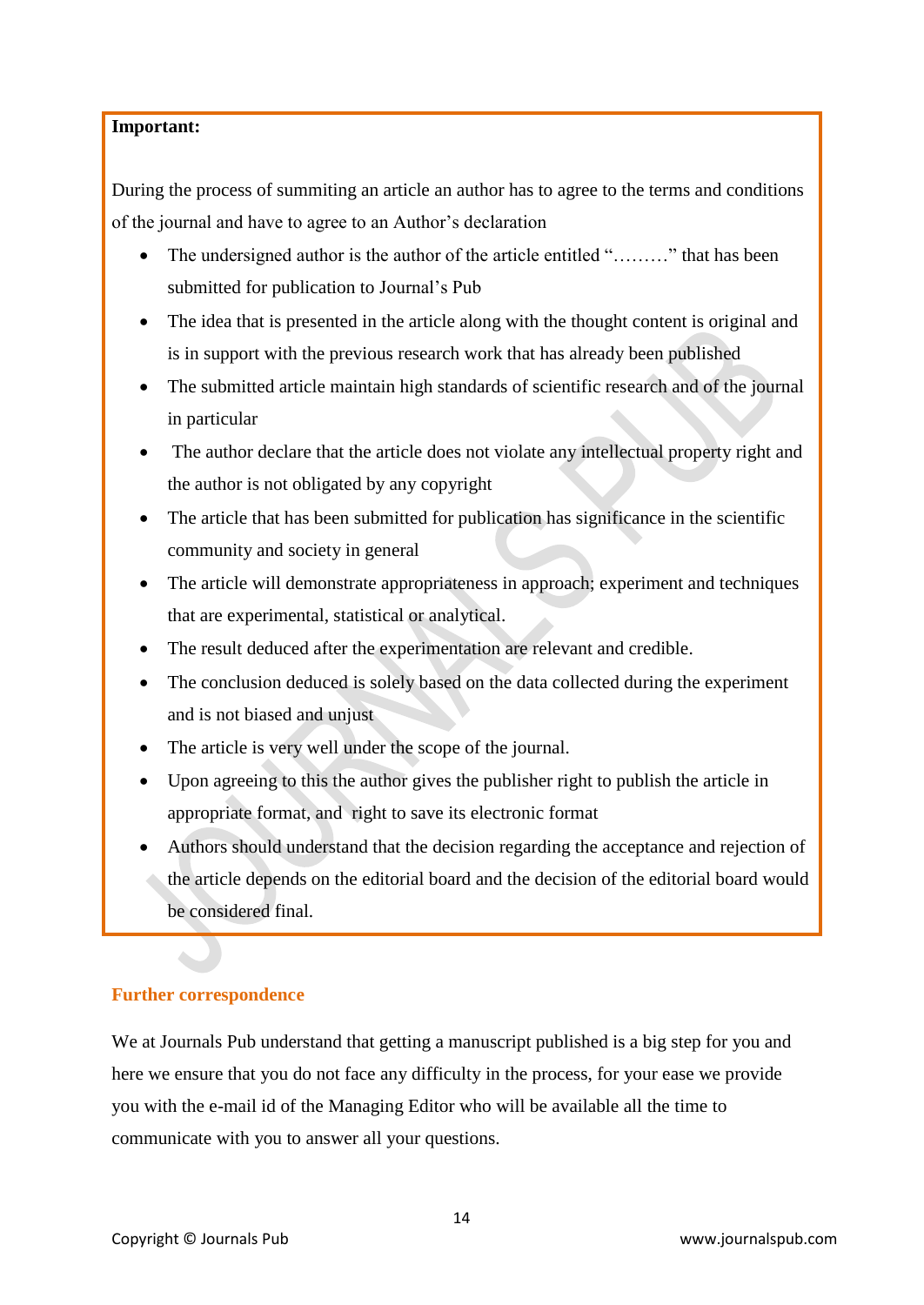# **What we do at Journal's Pub**

We at Journal's Pub will do whatever we can to get your manuscript published correctly and as quickly as possible, without making the publication process problematic and would ensure that we demand less time from you so that you can focus more on your research and leave the publication process to us.

# **Registration**

- As soon as you submit your manuscript to us we provide you with a unique reference Id that will help you to communicate better with us and will also help you to track your manuscript.
- We check your article that has reached us is complete and also see if the artwork or illustrations are of good quality and clarity.
- Send corresponding author an acknowledgement e-mail stating the Reference Id
- At acceptance we send the corresponding author a Journal Publishing Agreement

# **Proofreading**

- Here we make sure that your artwork is properly added and is at the right place.
- When the completed article is ready, it is copyedited in the format of our journal and structured for the online publication. Here the artwork, tables and graphs are sized according to the requirement of the format and proof is generated for your final review.
- Journal's Pub makes available the final camera ready copy of your manuscript to the principal author responsible for correspondence, for final proof review. No changes in the accepted thought-contents are allowed at this stage. The Authors should note that the ultimate responsibility for ensuring the accuracy, inclusion of up-to-date suggested revisions rests upon them.
- It is highly unlikely that there would be mistakes in your manuscript but still we make sure that there should not be a scope for error, for this we send your manuscript to copyeditors; they are selected based on the area being edited, they look for mechanical mistakes in spelling, grammar and punctuations. Copyeditors are not experts so they may alter the meaning of your text, hence we suggest you to read your manuscript carefully and look for mistakes if any.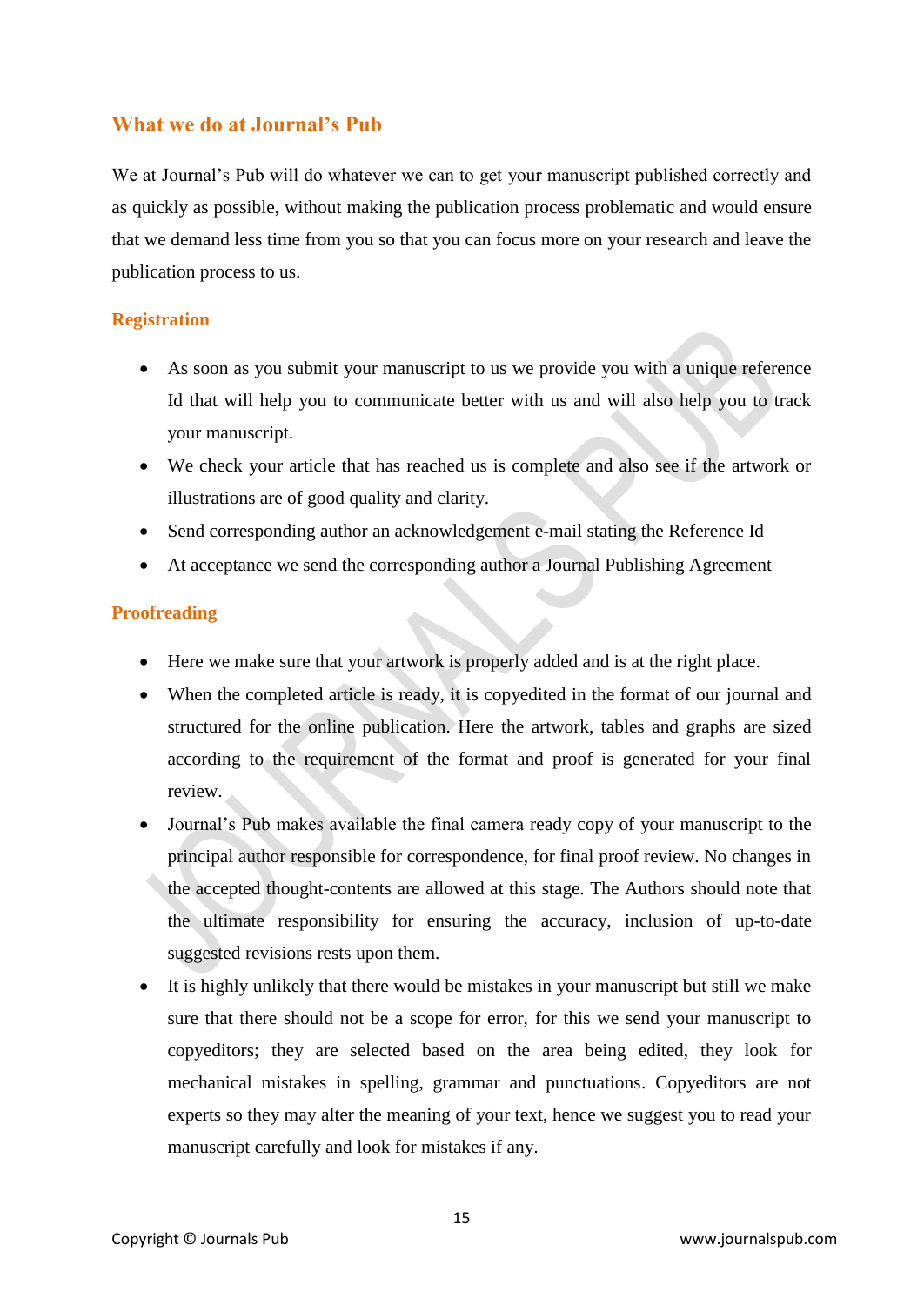# **Publication**

- We correct any mistakes identified by you on the proof.
- Give the corresponding author intimation of the publication
- Send the final copy to printer
- Distribute the journal to our subscribers

# **Author's access to the journal articles**

- Journal allows free access to its corresponding author for the period of three months in which the author can view and download all the published articles in that particular Journal.
- Hard copy compilation of all the Journals is also available at the end of the year to all the authors at nominal prices.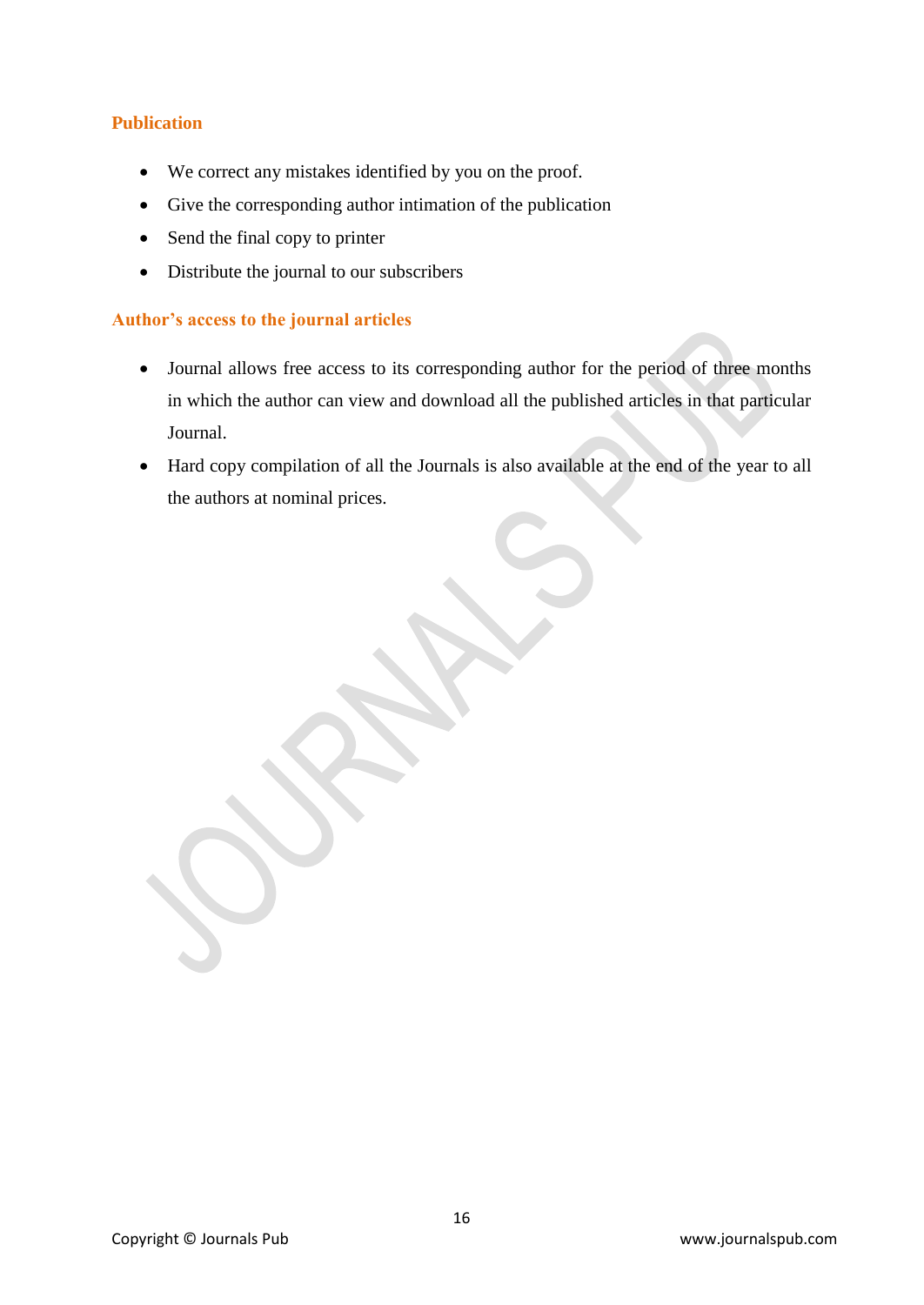# **Peer review**

All articles submitted to us are subjected to stringent reviewing process for considering a manuscript for publication. These submitted manuscripts are edited by acknowledged experts in their respective fields the reviewer is assigned by the journal editor.

Editor can decide whether to not to send a manuscript for review and handle the review process by themselves

# **Key points:**

- To ensure that only good quality research is published, reviewer determines the originality, and significance of work.
- If appropriate reviewers sometimes suggest minor alterations in the manuscript or research, and if the article fails in the terms of originality and validity reviewer have the right to reject the articles.

## **What do reviewers do?**

Reviewers are generally scientists or academician who have colossal experience in their fields and have acknowledged themselves as experts of the subject. What a reviewer does is recommend the editor of the journal to accept the manuscript, accept with modification or reject the manuscript. For their assessment they have stringent guidelines that make certain that only a good quality manuscript is published, they also have an editorial form and a checklist to help them evaluate the content for its authenticity and closely look at the methodology that you have adopted, they also check for the structure of the manuscript and if you have referenced the articles correctly. Based on these stringent guidelines they recommend the editor to publish the manuscript.

# **Type of reviews**

| <b>Type of review process</b> | <b>Details</b>                                                      |
|-------------------------------|---------------------------------------------------------------------|
| <b>Single Blind review</b>    | Identity of the author is not disclosed to the<br>reviewer          |
| <b>Double Blind review</b>    | Identity of reviewer and author<br>are<br>undisclosed to each other |
| <b>Open review</b>            | Both author and reviewer are known                                  |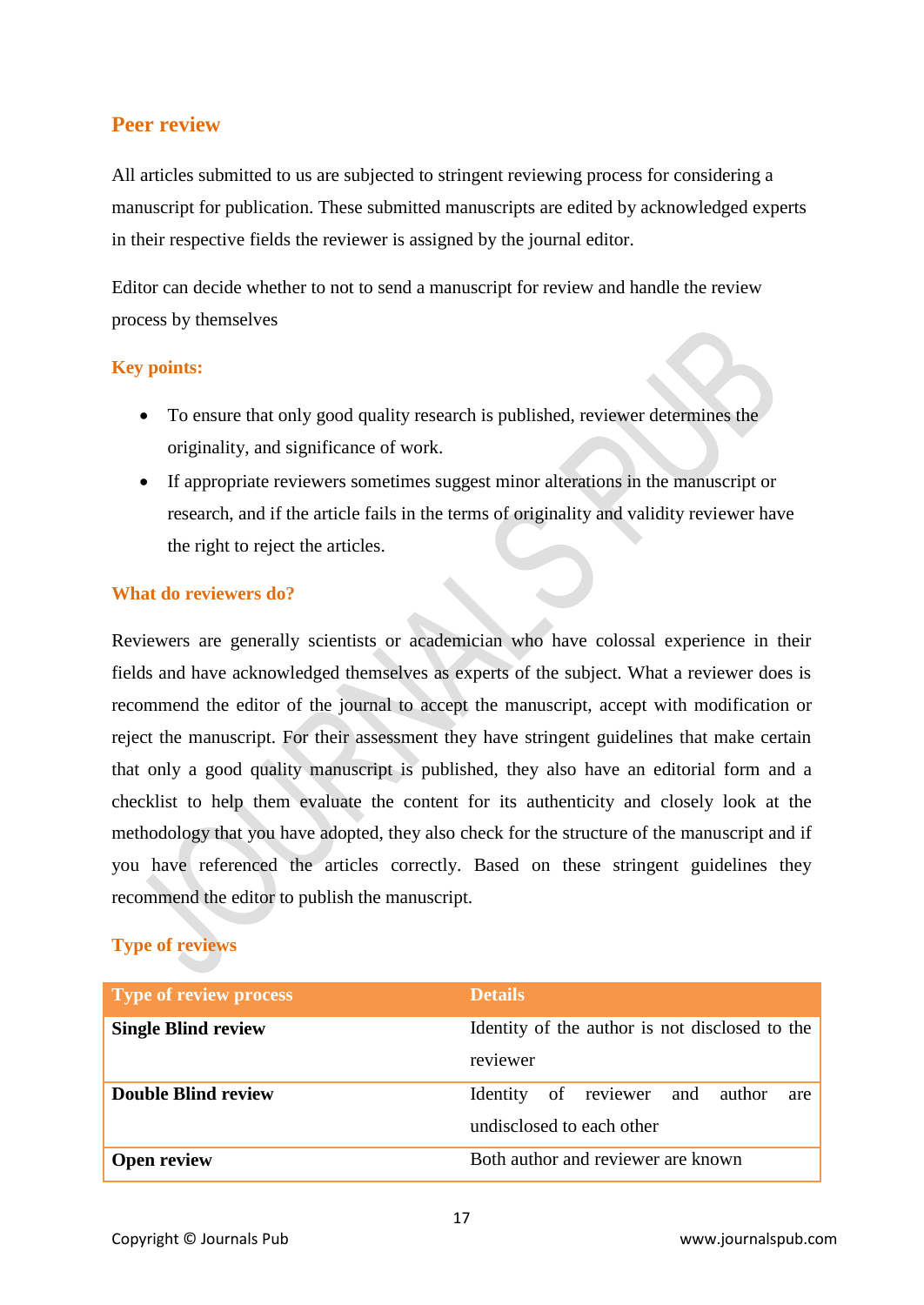# **Word of caution**

By publishing your article with us, you enter into a legal agreement with Journal"s Pub and accept the terms and agreement of publishing with us and it's the responsibility of an author to act ethically and in a sound manner. We at Journal's Pub are dedicated to protect the rights of an author; we make it certain that your work is solely credited to your name. We would suggest you to go through and understand the terms and conditions carefully.

# **Certifications, Copyrights, Reproductions & Permissions**

- It is the responsibility of the author to check for the copyright and ownership issues related to the content published in the article and if such content do appear in the article it is the duty of the author to obtain permission from the copyright or ownership holder, also the content should be properly credited.
- Submission of manuscript to the journal also implies that the author has given contribution in materializing the research.

## **Transfer of Copyright**

- To facilitate the transfer of Copyright, a Declaration and Copyright Transfer Form is provided on the website of the journal and a sample form is also available in annexure I and II respectively
- From authors, the copy of duly signed form(scanned copy or image should reach the publication management team within 48 hours of the final accepted copy of the manuscript for proof reading, the hard copy of the document should follow.
- If the publication management team does not receive the copy of your form timely the journal will hold the article publication in the target issue.
- The article submitted here is not been published anywhere else and is not under consideration in any other journal, if selected the article will be published with journal and will not be published anywhere else.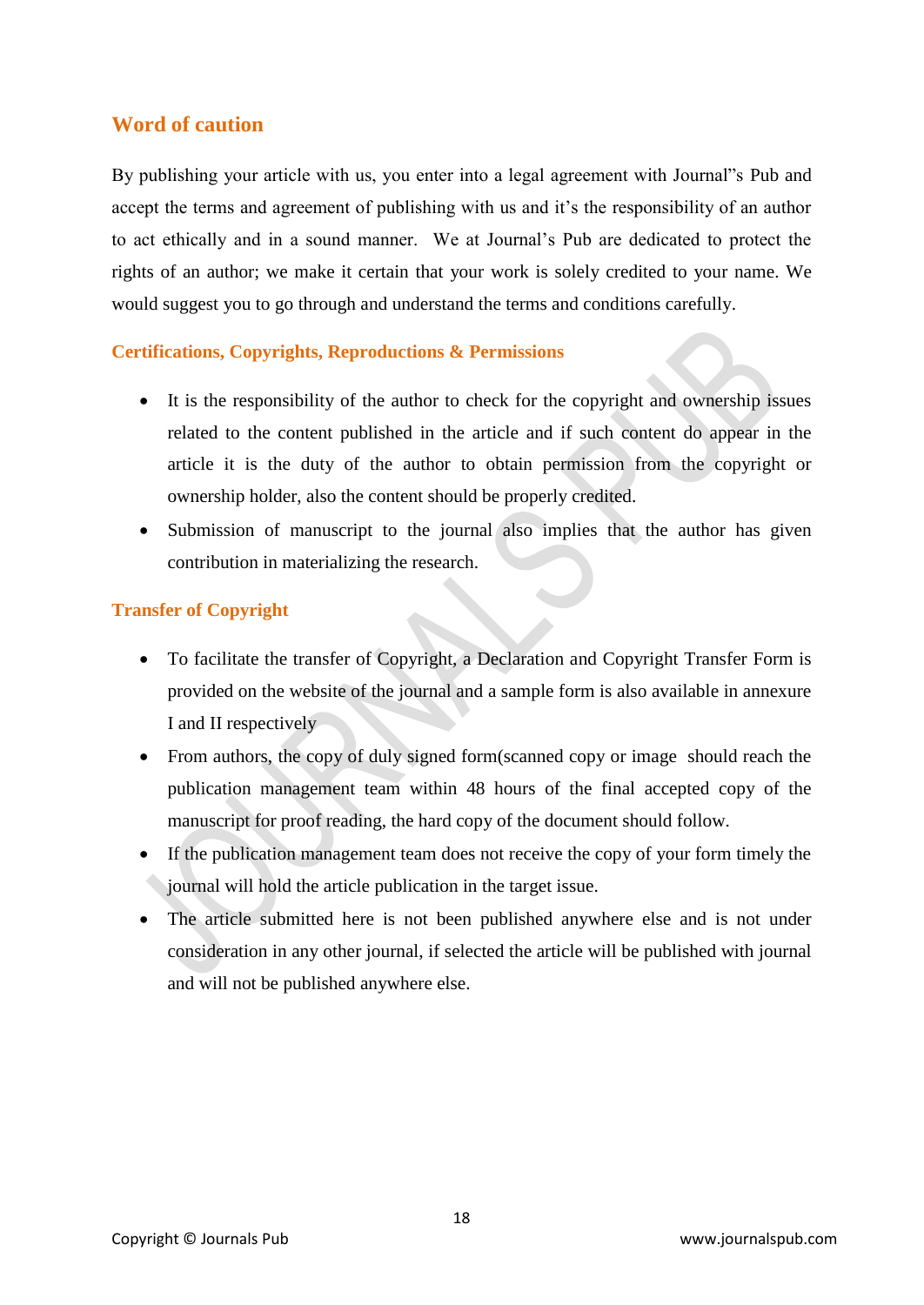## **Ethical issues**

The value of publishing relies on everyone involved in behaving ethically and at Journal's Pub we are committed to uphold the integrity of work we publish.

# **Authorship**

- Before submitting of the manuscript for publication at the journal the author should be certain that it is free from any disputed and obligation, and do not violate any copyright or ownership issue.
- While determining the authorship, it should me made sure that all the researchers who have contributed in the article and in the embodiment of the article are graded as authors and their contribution should be acknowledged, also the primary authorship should be awarded to the researcher who is behind the idea of the research in the first place.
- Manuscript should include full affiliation of the institution and the authorship is a joint decision of all the authors and some co-authors who have contributed to a part of the article are also entitled for the full authorship of the article.
- Manuscripts that include trials on animals or human beings should include documentation of the proof of approval obtained by the ethical board.

# **Handling Cases of Misconduct**

- No journal is competent to police such cases. We at Journal's Pub believe it the primary responsibility of the employer to check and train the researchers for the code of conduct
- Journal do not have any legal intimacy to investigate in any matter related to scientific misconduct
- However, Publication Management Team of the Journal may seek advice of the members of the editorial board, in case it is comes or brought to its notice, that the evidence of trust has been significantly compromised by the actions of the autor ar reviewer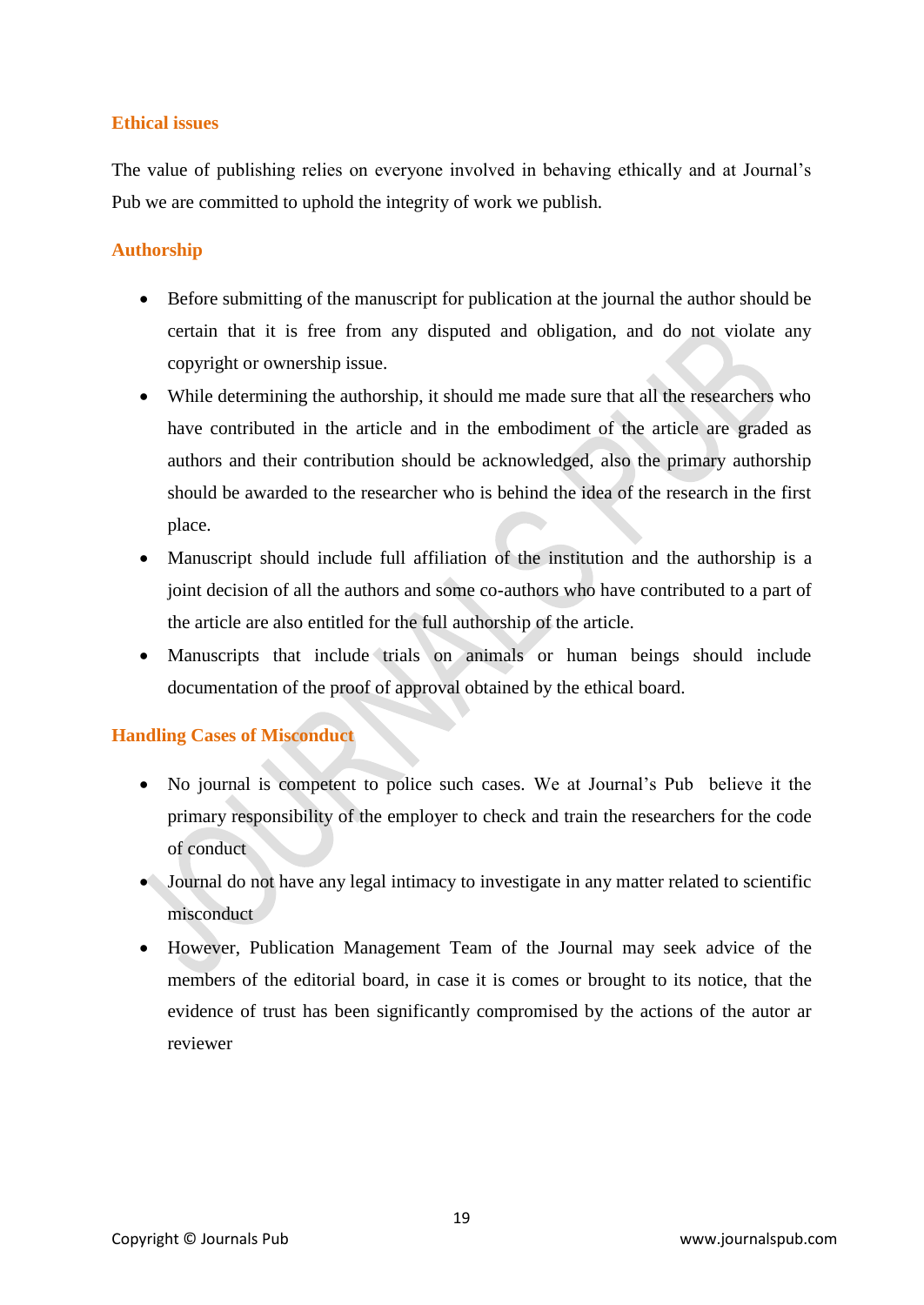# **Plagiarism and Copyright Violations**

- Plagiarism is copying of idea, thought and text of someone else without proper citation and presenting it as one's own idea or thought work. It is the responsibility of the author to obtain permission of the previous author to reuse or republish his work.
- Journal's Pub uses software such as Viper, Plagiarism checker and copyscape to ensure that copy free content is accepted and published
- Authors should ensure that the manuscript that they are submitting are plagiarism free and all the citations are properly provided at the right place. It should also be noted that citation do not justify mass copying of content to which owner has the rights.